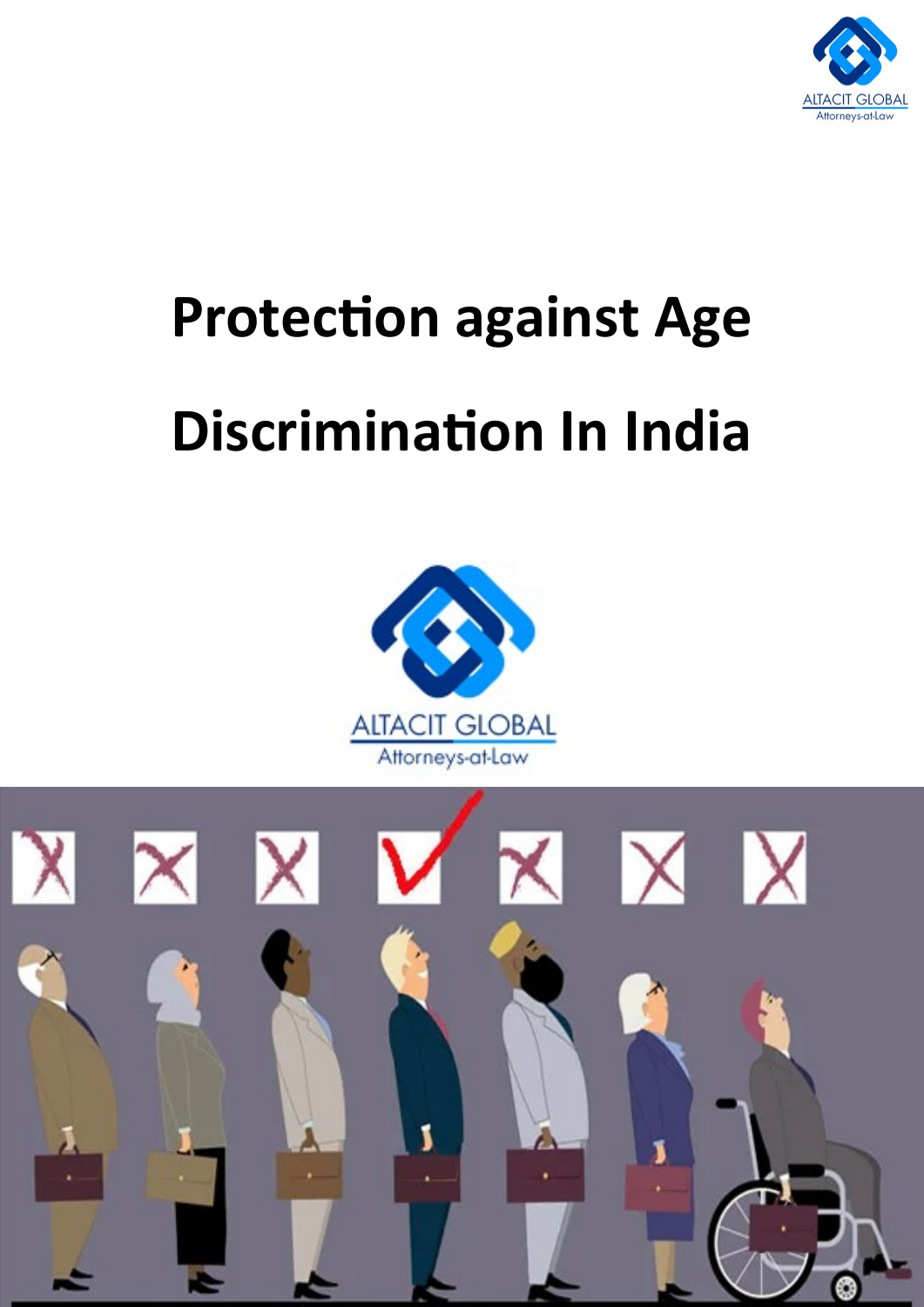

## **PROTECTION AGAINST AGE DISCRIMINATION IN INDIA**

Ageism is stereotyping and discrimination against individuals on the basis of age. The decline in physical state associated with ageing is only natural and one cannot be put to disadvantageous position because of his/her age. In this fast-paced growing economy, 'Age' of a person plays a major role in Workplace in determining the term of employment, payment, retirement, and benefits. The age divide in younger and older population is also growing exponentially, paving way for Age discrimination in employment and workplace. More often than not, the younger workers are preferred for various reasons ranging from adaptability, energy level to lesser monetary expectations compared to their older peers. This kind of discrimination, solely on the basis of age is detrimental to the country's economic progress.

Ageism may not be very evident. Some of the examples of age discrimination in a workplace are:

- a. Denying a job for reasons relating to age
- b. Laying off older workers
- c. Comments or remarks on performances because of age
- d. Denying promotion because of age
- e. Age related jokes

Unlike many developed countries, India does not have a codified law to address age discrimination specifically. The constitution of India guarantees anti-discrimination by state on the grounds of religion, race, caste, sex and place of birth as a fundamental right as envisaged under Article 15, including equal employment opportunities under Article 16. However, it does not guarantee protection to individuals from discrimination on the basis of age, as a fundamental right. It is pertinent to note that these rights are available only against state.

## **LEGAL REMEDIES**:

As there is no statutory provision in India addressing discrimination based on age, no penal provisions are prescribed for this offence. However, under common law, civil remedies can be sought for unfair discrimination relating to employment, termination, wages, remuneration, benefits, etc and not solely for age discrimination. For example, if a person is terminated from his employment without justifiable reasons and without notice, he/she can approach the civil courts, labour courts or service tribunals based on the nature of claims and category of worker<sup>[1](#page-1-0)</sup>. Section 25 of the *Industrial Disputes Act, 1947,* provides for the employer to fulfil certain conditions before

<span id="page-1-0"></span><sup>&</sup>lt;sup>1</sup>[http://www.agediscrimination.info/international-age-discrimination/india](http://www.agediscrimination.info/international-age-discrimination/india#:~:text=Since%20there%20is%20no%20codified,in%20relation%20to%20age%20discrimination.)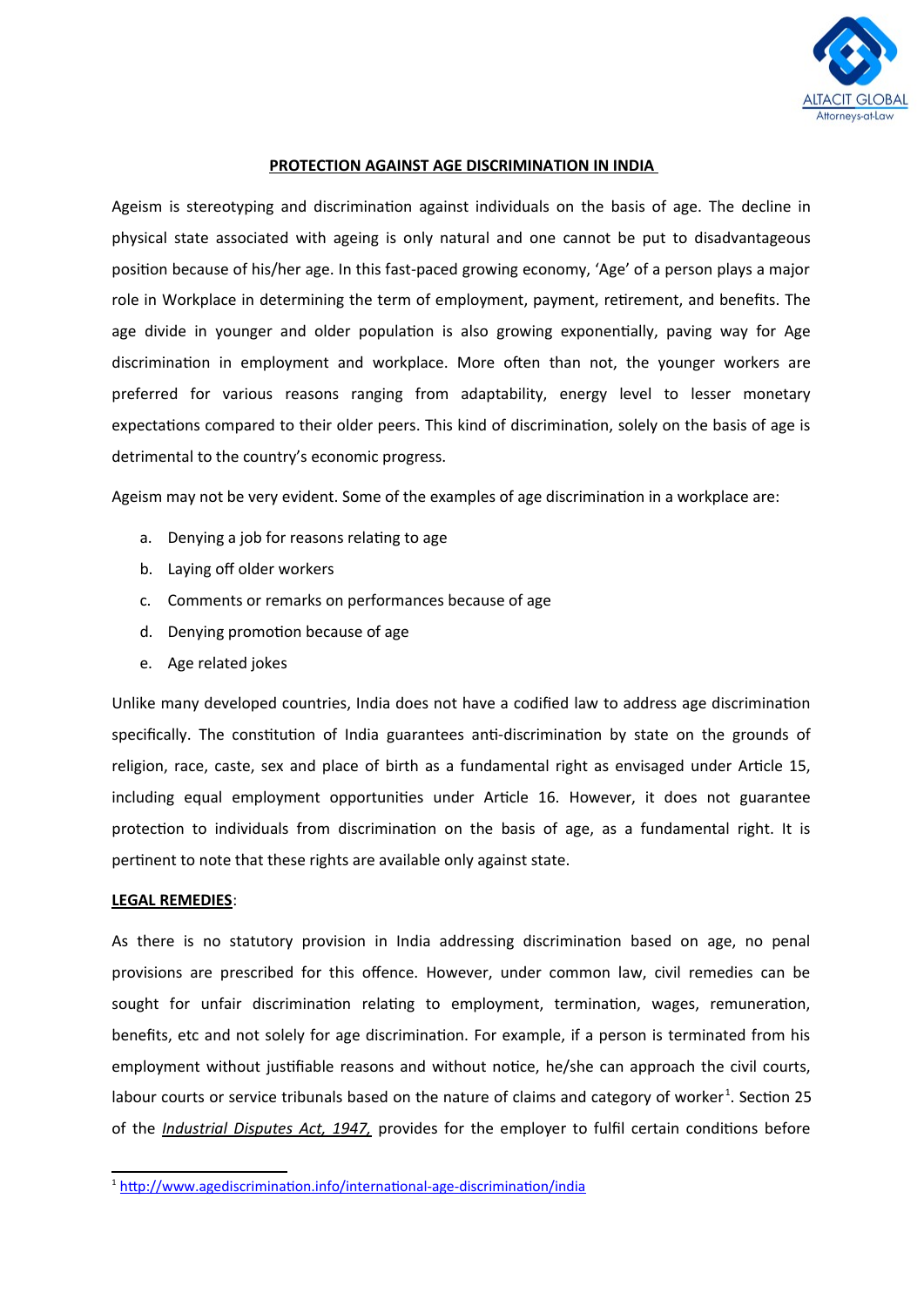

layoff and retrenchment of any employee and also provides for reemployment of retrenched workmen.<sup>[2](#page-2-0)</sup> Section 2(ra) of the Fifth Schedule of the Act lists the Unfair Labour Practices. Any partiality or granting favour to particular group of workmen or discharge or dismiss workmen by way of victimisation and not in good faith are termed 'unfair practises'<sup>[3](#page-2-1)</sup> and Section 25T of the Industrial Disputes Act 1947 read with Fifth Schedule prohibits such unfair labour practices.

The *Industrial Employment (Standing Orders) Act, 1946 and Rules* with appropriate State government's standing orders aim to set up fair industrial practices and prescribe conditions of employment and making the same known to its workmen. The act provides for means of redressal for workmen against unfair treatment or wrongful exactions by the employer or his agents or servants. It also provides for superannuation or retirement age. The retirement age is thrusted on employees, including private sector and differs from one state to the other and as per the respective State's standing orders. The age limit for retirement and private sectors that are covered differ vastly from one State to the other, thereby creating differences in payment benefits. The superannuation differs among verticals as well, deepening the already existing unfair inequality in retirement age. At present the retirement age ranges from  $60 - 65$  years in the government sector and anywhere between 60 to 65 years in private sector.

Given the complex, often evaded and ignored issue on age related discrimination in workplace and employment, and the lack of exclusive law to address the same, at present, civil remedies are the only available option even for a highly unjustified discrimination basis age. Even in *Air India Vs.* Nergesh Meerza and Others<sup>[4](#page-2-2)</sup>, the Honourable Supreme court of India rejected the claim of disparity in retirement age of the air hostesses and male crew members. Although the absolute discretion of unguided and uncontrolled power of Managing Director to extend the services of Air Hostesses beyond 35 years, if medically fit, was struck down by the Court for discrimination of wide powers given to the Managing Director, the grievance of inequality in the retirement age was denied.

In *State Of U.P vs Dayanand Chakrawarty & Ors<sup>[5](#page-2-3)</sup>,* the regulation 31 in contention framed by the Nigam prescribing two separate age of superannuation for similarly situated employees were scrutinised and the Supreme Court held that "as employees appointed from different source, after their appointment were treated alike for the purpose of superannuation under Regulation 31, subsequently solely on the basis of source of recruitment no discrimination can be made and

<span id="page-2-0"></span><sup>&</sup>lt;sup>2</sup> Sections 25F and 25N of The Industrial Disputes Act, 1947

<span id="page-2-1"></span><sup>&</sup>lt;sup>3</sup> Section 2(ra) of the Fifth Schedule

<span id="page-2-2"></span><sup>4</sup> AIR 1981 SC 1829

<span id="page-2-3"></span><sup>5</sup> AIR 2013 SC 3066 / (2013) 7 SCC 595